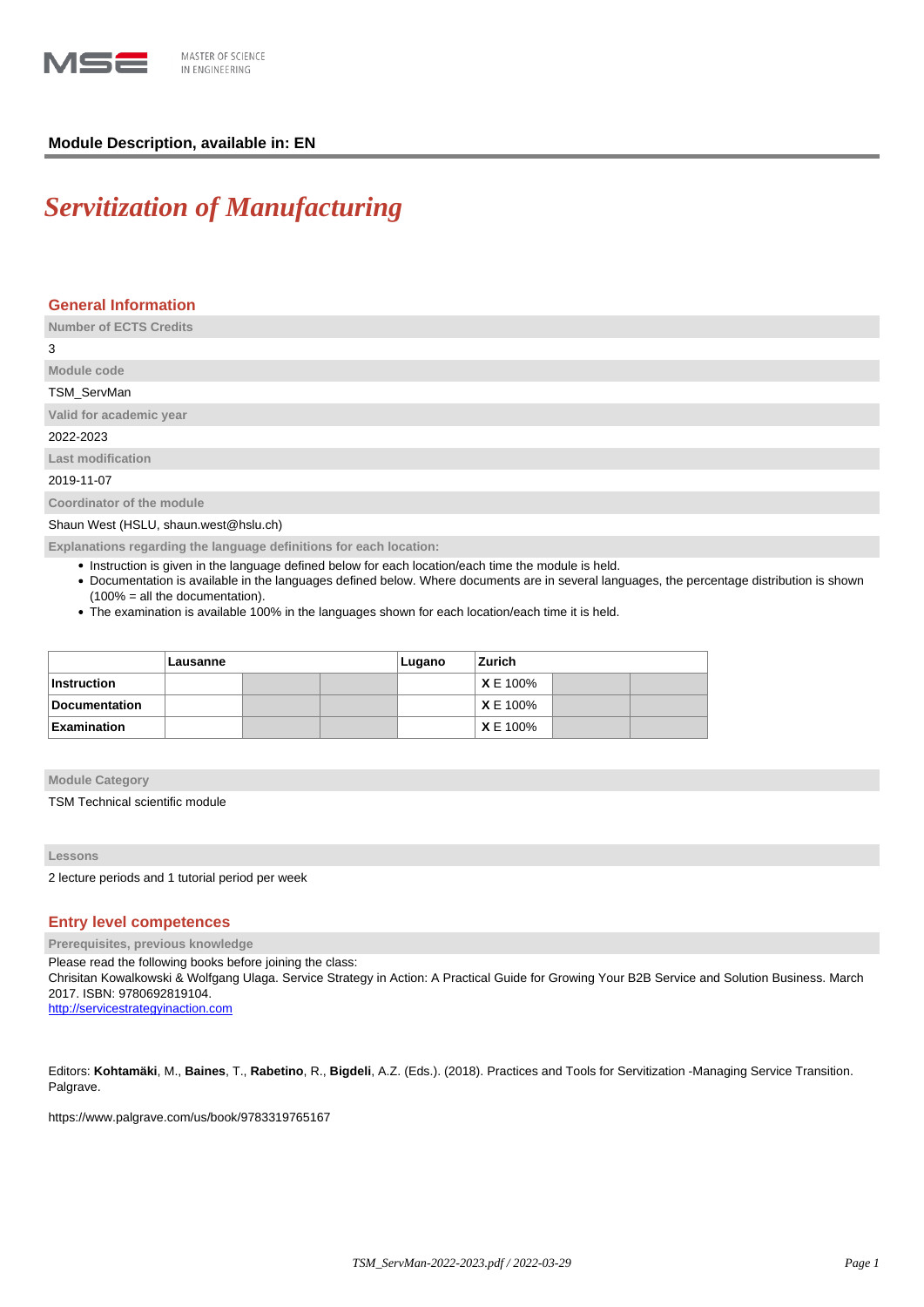## **Brief course description of module objectives and content**

This module will help students to understand how a manufacturer changes its business model to provide a holistic solution to the customer, helping the customer to improve its competitiveness, rather than just engaging the sale of product. Much of the course is based around the transition from pure products to provide product service systems in basic and advanced forms.

# **Aims, content, methods**

**Learning objectives and acquired competencies**

- To gain an appreciation of the role of servitization in the competitive landscape
- To create innovative value propositions by designing new service offerings and by drawing the customer journey
- To design an integrated ecosystem for services and products
- To understand the move towards a service mind-set
- To develop price strategies for services
- To manage the core processes for successful service delivery
- To manage risks and business benchmarking to identify improvement areas

**Contents of module with emphasis on teaching content**

## **Lecture 1 Part 1 Introduction to the services for product firms**

Based on chapter 1 of the book "Modern Industrial Services".

- Why services are important for a product firm
- Product service systems and servitization
- The journey to services
- Learning to understand complex systems
- Seven barriers stopping firms from moving to services

#### **Lectures 2-7 Part 2 - Service design for value creation**

- Customer value proposition in services
- Customer ecosystems and market segmentation
- Customer journey mapping and blueprinting
- Service selling and pricing
- Modularity in services
- Customer business processes
- Integration of IoT into customer value propositions

#### **Lectures 8-14 Part 3 - Service delivery for value capture, Shaun West**

Based on Chapter 2 of the book "Modern Industrial services".

- Customers
- Organizational structure and culture
- Knowledge and information
- Products and activities
- Competitors, suppliers and partners
- Economics and finance
- Society and the environment.
- Building your own servitization roadmap (Ch3)

# **Teaching and learning methods**

- Lectures, book and videos
- Group work, presentation and discussion of case studies
- Self-study of papers and analysis of business case studies

Note: individual and group work will contribute to the final exam grade.

#### **Literature**

- West S., Gaiardelli, P., & Saccani, N. (2022). Managing Industrial Services: A Cookbook for Design and Delivery. Springer. Cham. https://link.springer.com/book/10.1007/978-3-030-80511-1
- Annarelli, A., Battistella, C., & Nonino, F. (2019). The Road to Servitization. https://doi.org/10.1007/978-3-030-12251-5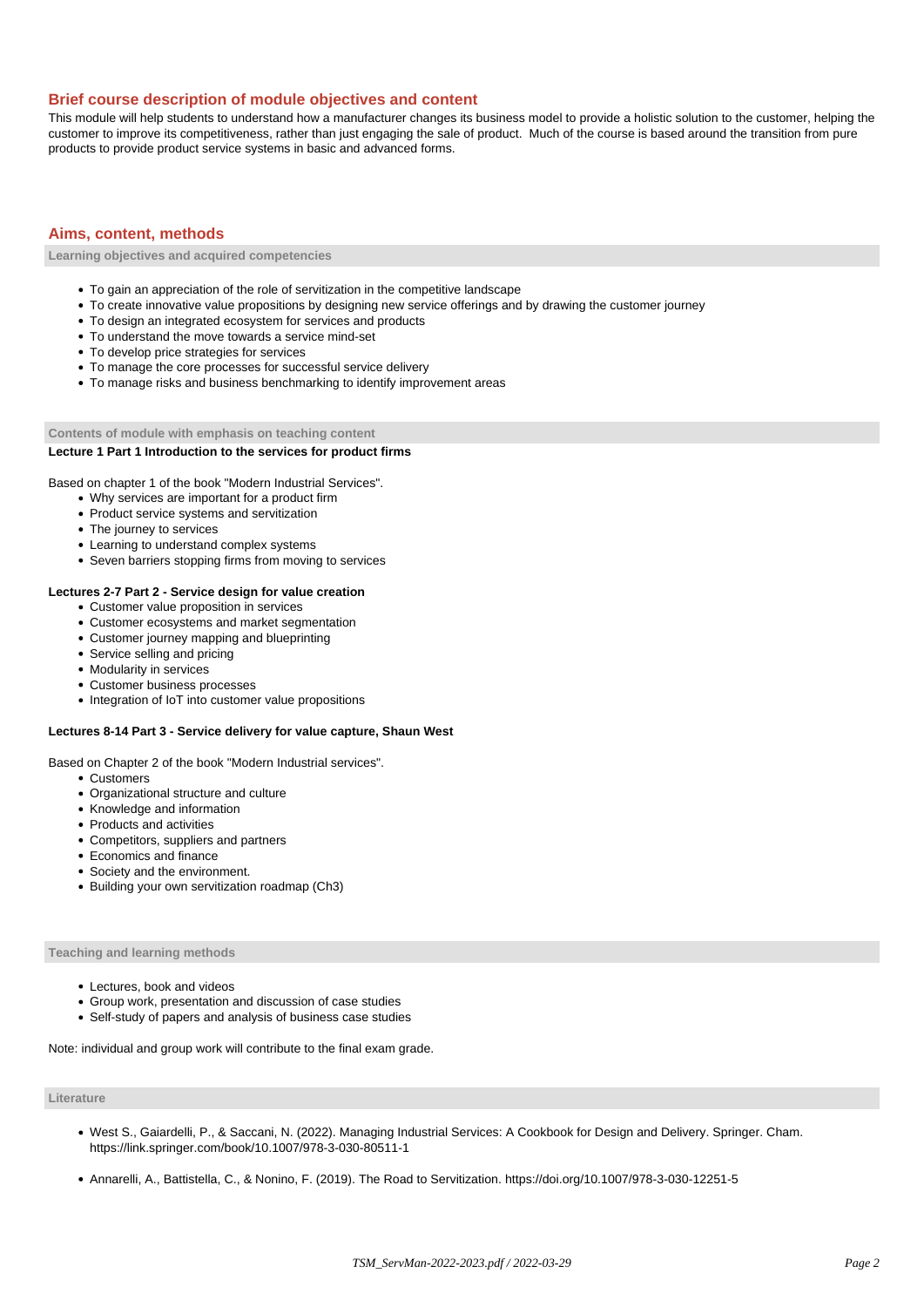- Timothy Baines, Howard Lightfoot. Made to Serve: How Manufacturers can Compete Through Servitization and Product Service Systems. April 2013. ISBN: 978-1-118-58531-3
- <http://www.aston-servitization.com/news/details/19/made-to-serve-how-manufacturers-can-compete-through-servitization> Thomas Fischer, Heiko Gebauer, Elgar Fleisch Service Business Development: Strategies for Value Creation in Manufacturing Firms. March 2014. ISBN: 9781107652071 [http://www.cambridge.org/ch/academic/subjects/management/strategic-management/service-business-development-strategies-value-creation](http://www.cambridge.org/ch/academic/subjects/management/strategic-management/service-business-development-strategies-value-creation-manufacturing-firms)[manufacturing-firms.](http://www.cambridge.org/ch/academic/subjects/management/strategic-management/service-business-development-strategies-value-creation-manufacturing-firms)
- Chrisitan Kowalkowski & Wolfgang Ulaga. Service Strategy in Action: A Practical Guide for Growing Your B2B Service and Solution Business. March 2017. ISBN: 9780692819104. <http://servicestrategyinaction.com>

#### **Assessment**

**Certification requirements**

Module uses certification requirements

**Certification requirements for final examinations (conditions for attestation)** All students must have successfully competed both the individual and group work.

Individual and group work will contribute to the final exam grade.

**Basic principle for exams**

**As a rule, all the standard final exams for modules and also all resit exams are to be in written form**

**Standard final exam for a module and written resit exam**

**Kind of exam**

# written

**Duration of exam**

120 minutes

**Permissible aids**

Aids permitted as specified below:

**Permissible electronic aids**

Open book exam

- Calculator
- Class notes
- Dictionary
- Case study provided for the exam

**Other permissible aids** No other aids permitted

**Special case: Resit exam as oral exam Kind of exam** oral **Duration of exam** 30 minutes **Permissible aids** Aids permitted as specified below: **Permissible electronic aids** Calculator